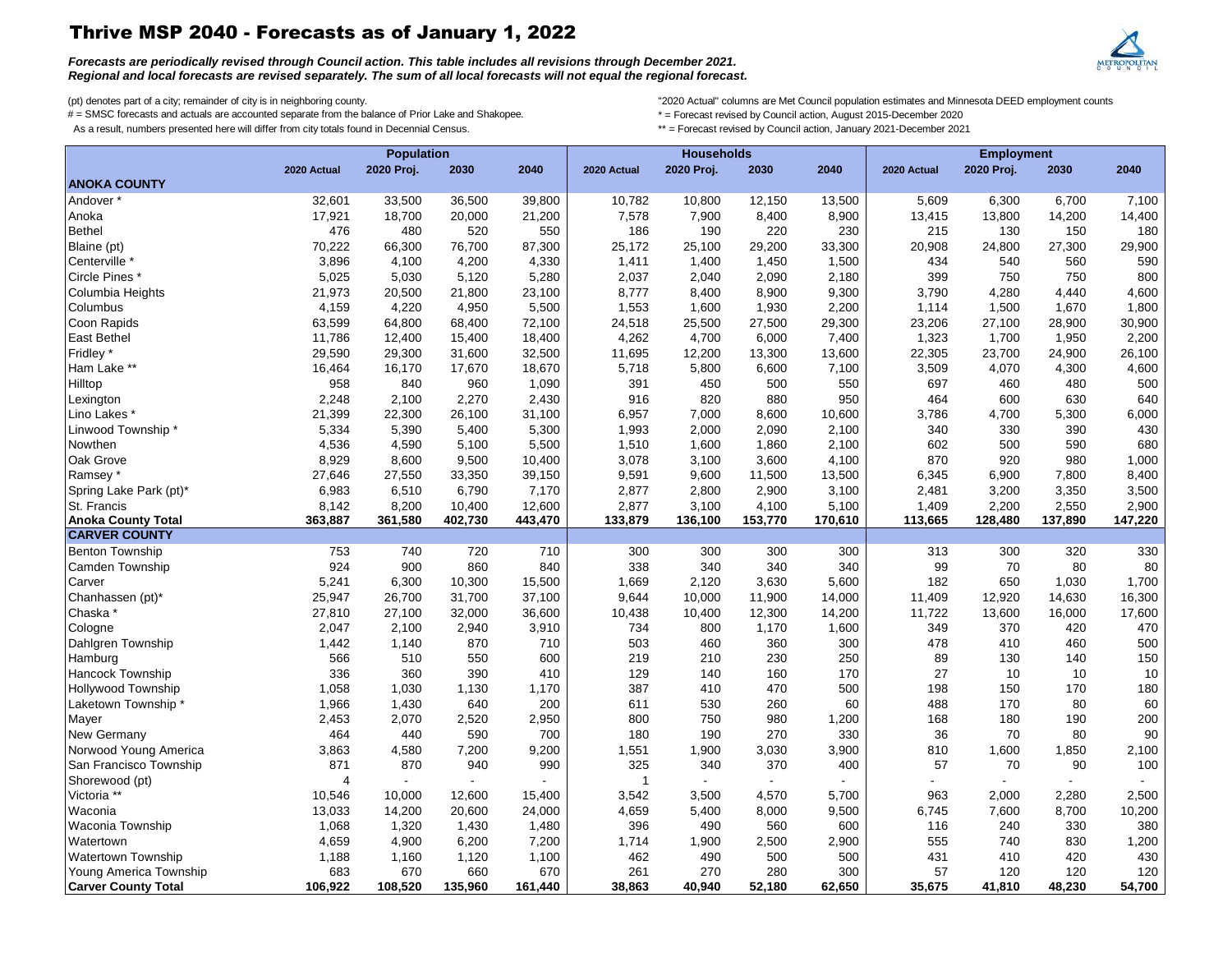|                                      | <b>Population</b> |                |                |              | <b>Households</b> |            |          |           | <b>Employment</b> |            |           |           |
|--------------------------------------|-------------------|----------------|----------------|--------------|-------------------|------------|----------|-----------|-------------------|------------|-----------|-----------|
|                                      | 2020 Actual       | 2020 Proj.     | 2030           | 2040         | 2020 Actual       | 2020 Proj. | 2030     | 2040      | 2020 Actual       | 2020 Proj. | 2030      | 2040      |
| <b>DAKOTA COUNTY</b>                 |                   |                |                |              |                   |            |          |           |                   |            |           |           |
| Apple Valley                         | 56,374            | 55,500         | 59,200         | 63,600       | 21,464            | 21,700     | 23,300   | 24,900    | 13,016            | 15,800     | 16,400    | 17,100    |
| Burnsville **                        | 64,317            | 63,500         | 67,200         | 72,900       | 25,480            | 25,900     | 27,200   | 29,200    | 29,675            | 35,200     | 37,900    | 40,400    |
| Castle Rock Township                 | 1,350             | 1,320          | 1,300          | 1,280        | 506               | 520        | 520      | 520       | 312               | 360        | 360       | 360       |
| Coates                               | 147               | 170            | 170            | 170          | 62                | 70         | 70       | 70        | 295               | 120        | 120       | 120       |
| Douglas Township                     | 748               | 730            | 740            | 750          | 261               | 280        | 300      | 320       | 130               | 120        | 120       | 130       |
| Eagan <sup>3</sup>                   | 68,855            | 70,200         | 72,900         | 74,300       | 27,609            | 28,100     | 29,750   | 30,850    | 51,341            | 61,400     | 66,500    | 70,000    |
| <b>Empire Township</b>               | 3,177             | 3,170          | 3,990          | 4,830        | 1,021             | 1,100      | 1,450    | 1,800     | 524               | 340        | 380       | 420       |
| Eureka Township                      | 1,373             | 1,450          | 1,570          | 1,670        | 524               | 560        | 630      | 700       | 230               | 460        | 460       | 460       |
| Farmington                           | 23,632            | 24,300         | 28,300         | 32,500       | 7,906             | 8,500      | 10,100   | 11,800    | 4,431             | 5,600      | 6,200     | 6,800     |
| Greenvale Township                   | 796               | 810            | 850            | 830          | 285               | 300        | 340      | 350       | 134               | 150        | 200       | 260       |
| Hampton <sup>*</sup>                 | 744               | 750            | 760            | 790          | 274               | 280        | 300      | 320       | 205               | 160        | 190       | 200       |
| <b>Hampton Township</b>              | 832               | 940            | 1,000          | 1,080        | 328               | 360        | 400      | 450       | 64                | 90         | 100       | 100       |
| Hastings (pt)*                       | 22,152            | 22,800         | 25,500         | 28,300       | 9,128             | 9,200      | 10,600   | 12,000    | 6,942             | 8,020      | 9,000     | 9,500     |
| Inver Grove Heights                  | 35,791            | 37,300         | 42,000         | 46,700       | 14,338            | 15,400     | 17,600   | 19,800    | 9,602             | 11,400     | 12,400    | 14,000    |
| Lakeville                            | 69,490            | 64,300         | 74,600         | 83,500       | 23,265            | 22,300     | 26,300   | 30,000    | 15,888            | 18,200     | 20,300    | 22,500    |
| Lilydale <sup>*</sup>                | 809               | 1,060          | 1,130          | 1,120        | 543               | 660        | 700      | 700       | 362               | 520        | 560       | 600       |
| Marshan Township                     | 1,153             | 1,140          | 1,200          | 1,260        | 426<br>78         | 440        | 480      | 520       | 161               | 230        | 290       | 350       |
| Mendota                              | 183               | 220            | 260            | 280          |                   | 90         | 110      | 130       | 64                | 290        | 300       | 300       |
| Mendota Heights **                   | 11,744            | 12,000         | 12,000         | 12,000       | 4,787             | 4,900      | 5,000    | 5,110     | 10,503            | 12,600     | 12,900    | 13,180    |
| Miesville                            | 138               | 140            | 140            | 140          | 57<br>38          | 60         | 60<br>50 | 60        | 79                | 120        | 130       | 130       |
| <b>New Trier</b>                     | 86<br>865         | 130<br>930     | 120<br>960     | 120<br>960   | 312               | 50<br>380  | 400      | 50<br>400 | 60<br>144         | 50<br>160  | 60<br>200 | 60<br>250 |
| Nininger Township<br>Northfield (pt) |                   |                | 1,710          |              | 503               | 530        | 690      | 840       | 1,110             | 1,200      | 1,310     | 1,400     |
| Randolph                             | 1,261<br>466      | 1,360<br>440   | 440            | 2,030<br>420 | 166               | 180        | 180      | 180       | 143               | 130        | 130       | 130       |
| Randolph Township                    | 760               | 690            | 680            | 680          | 276               | 270        | 280      | 280       | 160               | 160        | 160       | 160       |
| Ravenna Township                     | 2,354             | 2,360          | 2,430          | 2,500        | 826               | 840        | 920      | 1,000     | 107               | 50         | 60        | 60        |
| Rosemount **                         | 25,650            | 25,900         | 32,500         | 38,000       | 8,931             | 9,310      | 11,900   | 14,000    | 7,072             | 9,900      | 11,500    | 13,100    |
| Sciota Township                      | 460               | 450            | 460            | 480          | 155               | 160        | 170      | 190       | 66                | 150        | 220       | 260       |
| South St. Paul **                    | 20,769            | 20,800         | 21,600         | 22,000       | 8,432             | 8,400      | 8,850    | 9,100     | 5,863             | 5,900      | 7,000     | 7,500     |
| <b>Sunfish Lake</b>                  | 522               | 540            | 520            | 490          | 179               | 190        | 200      | 210       | 5                 | 10         | 10        | 10        |
| Vermillion                           | 441               | 410            | 420            | 420          | 168               | 160        | 160      | 170       | 111               | 150        | 180       | 200       |
| Vermillion Township                  | 1,290             | 1,210          | 1,240          | 1,270        | 479               | 450        | 480      | 510       | 263               | 140        | 160       | 160       |
| <b>Waterford Township</b>            | 538               | 500            | 510            | 510          | 205               | 200        | 210      | 210       | 604               | 750        | 760       | 780       |
| West St. Paul                        | 20,615            | 20,800         | 21,900         | 23,100       | 8,996             | 9,200      | 9,600    | 10,100    | 7,279             | 8,400      | 8,800     | 9,300     |
| Dakota County Total                  | 439,882           | 438,320        | 480,300        | 520,980      | 168,008           | 171,040    | 189,300  | 206,840   | 167,373           | 198,330    | 215,360   | 230,280   |
| <b>HENNEPIN COUNTY</b>               |                   |                |                |              |                   |            |          |           |                   |            |           |           |
| Bloomington *                        | 89,987            | 88,900         | 92,900         | 95,900       | 38,080            | 38,600     | 40,900   | 42,500    | 73,382            | 95,250     | 105,750   | 112,050   |
| <b>Brooklyn Center</b>               | 33,782            | 31,400         | 33,000         | 35,400       | 11,309            | 11,300     | 12,300   | 13,300    | 12,585            | 13,000     | 13,800    | 14,600    |
| Brooklyn Park *                      | 86,478            | 83,000         | 90,000         | 97,900       | 28,749            | 28,720     | 31,400   | 34,300    | 29,761            | 32,100     | 36,100    | 40,200    |
| Champlin <sup>**</sup>               | 23,919            | 24,400         | 25,600         | 25,400       | 8,879             | 8,700      | 9,400    | 9,400     | 3,854             | 4,400      | 4,600     | 4,800     |
| Chanhassen (pt)*                     |                   | $\blacksquare$ | $\blacksquare$ |              |                   |            |          |           | 2,235             | 2,680      | 2,370     | 2,100     |
| Corcoran                             | 6,185             | 6,700          | 8,900          | 11,300       | 2,174             | 2,500      | 3,570    | 4,700     | 1,454             | 1,700      | 2,010     | 2,300     |
| Crystal                              | 23,330            | 22,700         | 23,200         | 23,800       | 9,552             | 9,500      | 9,600    | 9,700     | 3,466             | 4,400      | 4,640     | 4,900     |
| Dayton (pt)                          | 7,212             | 5,900          | 7,900          | 10,400       | 2,438             | 2,200      | 3,200    | 4,400     | 1,063             | 2,000      | 2,490     | 3,000     |
| Deephaven *                          | 3,899             | 3,870          | 3,800          | 3,820        | 1,403             | 1,420      | 1,430    | 1,440     | 1,024             | 1,100      | 1,100     | 1,100     |
| Eden Prairie *                       | 64,198            | 67,900         | 75,200         | 82,400       | 24,892            | 27,400     | 30,400   | 33,300    | 54,841            | 64,000     | 68,000    | 72,500    |
| Edina *                              | 53,494            | 55,000         | 60,000         | 63,600       | 22,093            | 24,000     | 27,700   | 29,800    | 37,468            | 51,800     | 54,000    | 56,100    |
| Excelsior *                          | 2,355             | 2,500          | 2,550          | 2,550        | 1,148             | 1,270      | 1,300    | 1,300     | 1,445             | 2,200      | 2,300     | 2,400     |
| Fort Snelling (unorganized) *        | 438               | 570            | 930            | 1,000        | 283               | 340        | 520      | 550       | 21,300            | 27,500     | 28,000    | 28,600    |
| Golden Valley *                      | 22,552            | 24,800         | 25,800         | 26,700       | 9,957             | 10,800     | 11,400   | 11,800    | 28,845            | 35,000     | 36,000    | 37,000    |
| Greenfield '                         | 2,903             | 3,030          | 3,460          | 3,880        | 1,013             | 1,100      | 1,360    | 1,600     | 522               | 750        | 820       | 900       |
| Greenwood                            | 726               | 680            | 670            | 650          | 286               | 300        | 300      | 300       | 123               | 110        | 120       | 130       |
| Hanover (pt)                         | 666               | 610            | 570            | 560          | 236               | 210        | 210      | 210       | 73                | 50         | 60        | 60        |
| Hopkins*                             | 19,084            | 20,100         | 21,000         | 21,800       | 9,110             | 9,300      | 9,800    | 10,100    | 16,855            | 17,000     | 18,000    | 19,000    |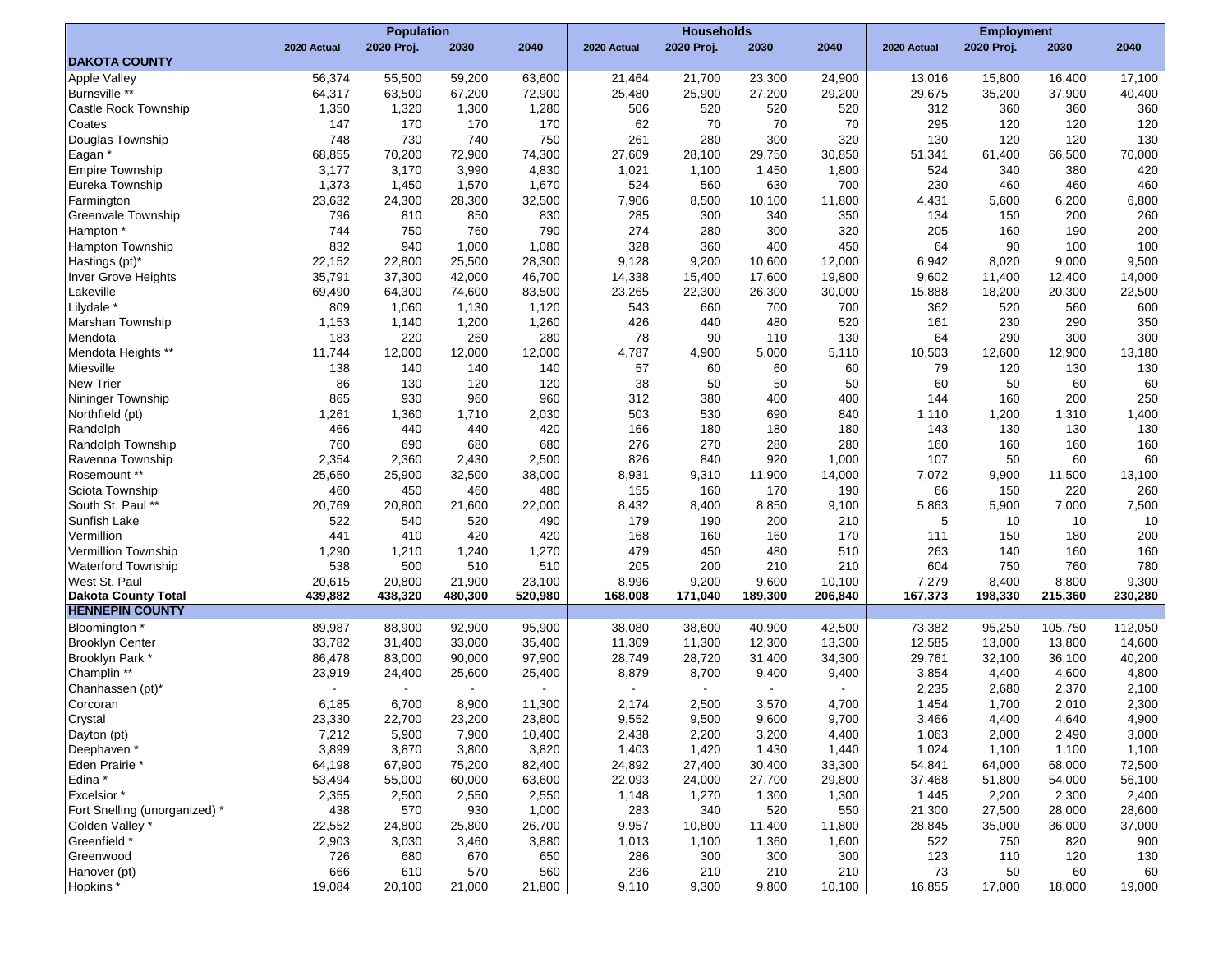|                              | <b>Population</b> |                |                |           |             | <b>Households</b> |         |         | <b>Employment</b> |            |           |           |
|------------------------------|-------------------|----------------|----------------|-----------|-------------|-------------------|---------|---------|-------------------|------------|-----------|-----------|
|                              | 2020 Actual       | 2020 Proj.     | 2030           | 2040      | 2020 Actual | 2020 Proj.        | 2030    | 2040    | 2020 Actual       | 2020 Proj. | 2030      | 2040      |
| Independence                 | 3,755             | 3,830          | 4,040          | 4,290     | 1,288       | 1,400             | 1,560   | 1,700   | 697               | 680        | 740       | 770       |
| Long Lake                    | 1,741             | 1,840          | 1,900          | 1,960     | 737         | 760               | 800     | 840     | 1,009             | 1,190      | 1,310     | 1,400     |
| Loretto                      | 646               | 650            | 680            | 700       | 268         | 280               | 290     | 300     | 266               | 370        | 370       | 370       |
| <b>Maple Grove</b>           | 70,253            | 70,900         | 80,500         | 89,700    | 26,728      | 26,600            | 29,900  | 33,100  | 31,786            | 38,400     | 42,600    | 47,000    |
| Maple Plain                  | 1,743             | 1,870          | 2,090          | 2,320     | 734         | 790               | 890     | 1,000   | 1,949             | 2,000      | 2,200     | 2,300     |
| Medicine Lake                | 337               | 390            | 400            | 400       | 154         | 170               | 170     | 170     | 44                | 60         | 80        | 100       |
| Medina <sup>*</sup>          | 6,837             | 6,600          | 7,700          | 8,900     | 2,298       | 2,300             | 2,840   | 3,400   | 4,822             | 4,980      | 5,300     | 5,500     |
| Minneapolis *                | 429,956           | 436,000        | 460,000        | 485,000   | 187,671     | 190,700           | 200,900 | 212,500 | 294,467           | 332,400    | 346,200   | 360,000   |
| Minnetonka                   | 53,776            | 53,200         | 58,000         | 61,500    | 23,694      | 24,200            | 26,600  | 28,300  | 43,624            | 54,400     | 58,900    | 63,200    |
| Minnetonka Beach *           | 546               | 520            | 490            | 510       | 198         | 200               | 200     | 210     | 120               | 180        | 180       | 180       |
| Minnetrista *                | 8,262             | 8,000          | 9,800          | 12,000    | 2,765       | 2,900             | 3,870   | 5,000   | 652               | 720        | 870       | 1,020     |
| Mound                        | 9,398             | 9,400          | 9,500          | 9,600     | 4,160       | 4,200             | 4,460   | 4,600   | 1,074             | 1,400      | 1,600     | 1,700     |
| New Hope                     | 21,986            | 21,100         | 22,000         | 23,100    | 8,984       | 8,900             | 9,200   | 9,600   | 10,460            | 11,800     | 12,300    | 12,600    |
| Orono **                     | 8,315             | 8,440          | 8,800          | 9,500     | 3,152       | 3,340             | 3,560   | 3,900   | 1,320             | 1,700      | 1,780     | 1,800     |
| Osseo                        | 2,688             | 2,730          | 2,940          | 3,170     | 1,285       | 1,300             | 1,400   | 1,500   | 1,694             | 1,920      | 2,120     | 2,300     |
| Plymouth *                   | 81,026            | 77,200         | 81,400         | 85,100    | 32,041      | 31,800            | 33,400  | 34,700  | 52,025            | 53,900     | 57,700    | 61,500    |
| Richfield *                  | 36,994            | 37,100         | 38,400         | 38,800    | 15,940      | 15,900            | 16,400  | 16,800  | 15,735            | 16,600     | 17,100    | 17,500    |
| Robbinsdale **               | 14,646            | 15,100         | 15,900         | 16,400    | 6,289       | 6,500             | 6,900   | 7,200   | 6,402             | 7,400      | 7,400     | 7,400     |
| Rockford (pt)                | 455               | 460            | 550            | 620       | 197         | 210               | 260     | 290     | 139               | 240        | 310       | 390       |
| Rogers                       | 13,295            | 14,200         | 18,400         | 22,800    | 4,534       | 5,000             | 6,700   | 8,500   | 9,817             | 11,400     | 13,100    | 14,800    |
| Shorewood (pt)               | 7,779             | 7,400          | 7,500          | 7,600     | 2,872       | 2,800             | 2,910   | 3,000   | 1,665             | 1,300      | 1,340     | 1,400     |
| <b>Spring Park</b>           | 1,734             | 1,730          | 1,860          | 1,950     | 1,040       | 960               | 1,040   | 1,100   | 678               | 600        | 600       | 600       |
| St. Anthony (pt)*            | 5,612             | 5,210          | 5,580          | 5,610     | 2,248       | 2,400             | 2,580   | 2,630   | 2,079             | 1,800      | 1,870     | 1,900     |
| St. Bonifacius               | 2,307             | 2,160          | 2,150          | 2,170     | 896         | 870               | 880     | 900     | 354               | 490        | 500       | 500       |
| St. Louis Park **            | 50,010            | 49,900         | 52,650         | 55,070    | 23,830      | 23,720            | 25,340  | 26,450  | 33,432            | 43,400     | 45,300    | 46,850    |
| Tonka Bay*                   | 1,442             | 1,790          | 1,850          | 1,880     | 586         | 720               | 750     | 760     | 233               | 240        | 270       | 300       |
| Wayzata                      | 4,434             | 4,980          | 5,120          | 5,260     | 2,206       | 2,470             | 2,570   | 2,680   | 4,152             | 5,130      | 5,400     | 5,540     |
| Woodland                     | 384               | 450            | 440            | 440       | 150         | 180               | 180     | 180     | 10                |            |           |           |
| <b>Hennepin County Total</b> | 1,281,565         | 1,285,210      | 1,376,120      | 1,463,410 | 528,547     | 539,230           | 581,340 | 620,010 | 812,844           | 949,740    | 1,007,600 | 1,060,660 |
| <b>RAMSEY COUNTY</b>         |                   |                |                |           |             |                   |         |         |                   |            |           |           |
| Arden Hills *                | 9,939             | 10,000         | 12,000         | 13,500    | 3,114       | 3,200             | 4,100   | 4,600   | 10,143            | 15,000     | 16,300    | 17,500    |
| Blaine (pt)                  |                   | $\blacksquare$ | $\blacksquare$ |           |             |                   |         |         | 707               | 1,000      | 1,100     | 1,100     |
| Falcon Heights *             | 5,369             | 5,900          | 5,900          | 5,900     | 2,203       | 2,350             | 2,380   | 2,410   | 4,603             | 5,300      | 5,600     | 5,900     |
| Gem Lake                     | 528               | 480            | 500            | 530       | 199         | 200               | 230     | 250     | 357               | 580        | 610       | 640       |
| Lauderdale *                 | 2,271             | 2,490          | 2,800          | 2,950     | 1,170       | 1,200             | 1,380   | 1,460   | 637               | 920        | 1,020     | 1,160     |
| Little Canada *              | 10,819            | 10,600         | 10,800         | 10,800    | 4,601       | 4,650             | 4,900   | 4,900   | 5,426             | 6,000      | 6,500     | 7,000     |
| Maplewood                    | 42,088            | 42,200         | 45,600         | 48,600    | 15,994      | 17,000            | 18,900  | 20,300  | 24,376            | 32,700     | 34,800    | 36,600    |
| Mounds View **               | 13,249            | 13,500         | 13,900         | 14,800    | 5,207       | 5,280             | 5,500   | 5,900   | 6,736             | 6,800      | 7,100     | 7,200     |
| New Brighton                 | 23,454            | 22,300         | 23,100         | 24,100    | 9,548       | 9,500             | 10,000  | 10,400  | 9,380             | 11,000     | 11,800    | 12,700    |
| North Oaks **                | 5,272             | 5,370          | 5,580          | 5,700     | 1,972       | 2,130             | 2,270   | 2,310   | 1,288             | 1,530      | 1,530     | 1,530     |
| North St. Paul *             | 12,364            | 12,000         | 12,000         | 12,000    | 4,803       | 5,000             | 5,100   | 5,200   | 3,063             | 3,200      | 3,350     | 3,500     |
| Roseville <sup>'</sup>       | 36,254            | 36,000         | 36,200         | 36,700    | 15,554      | 15,300            | 15,700  | 16,100  | 32,321            | 38,800     | 39,800    | 40,800    |
| Shoreview *                  | 26,921            | 27,400         | 27,400         | 27,400    | 11,171      | 11,800            | 12,000  | 12,100  | 9,545             | 13,200     | 14,100    | 14,700    |
| Spring Lake Park (pt)        | 205               | 190            | 210            | 230       | 79          | 80                | 100     | 100     | 30                | 80         | 100       | 100       |
| St. Anthony (pt)*            | 3,645             | 4,790          | 5,220          | 5,290     | 1,844       | 2,200             | 2,420   | 2,470   | 1,196             | 1,700      | 1,760     | 1,800     |
| St. Paul                     | 311,527           | 315,000        | 329,200        | 344,100   | 120,572     | 124,700           | 131,400 | 137,400 | 161,222           | 194,700    | 204,100   | 213,500   |
| Vadnais Heights              | 12,912            | 13,300         | 13,800         | 14,100    | 5,407       | 5,700             | 6,100   | 6,300   | 8,050             | 8,900      | 10,100    | 11,200    |
| White Bear Lake (pt)         | 24,486            | 23,870         | 24,500         | 25,240    | 10,240      | 10,280            | 10,930  | 11,400  | 10,699            | 11,780     | 12,070    | 12,260    |
| White Bear Township '        | 11,049            | 11,200         | 11,300         | 11,300    | 4,399       | 4,450             | 4,600   | 4,650   | 2,588             | 2,600      | 2,900     | 3,200     |
| <b>Ramsey County Total</b>   | 552,352           | 556,590        | 580,010        | 603,240   | 218,077     | 225,020           | 238,010 | 248,250 | 292,944           | 355,790    | 374,640   | 392,390   |